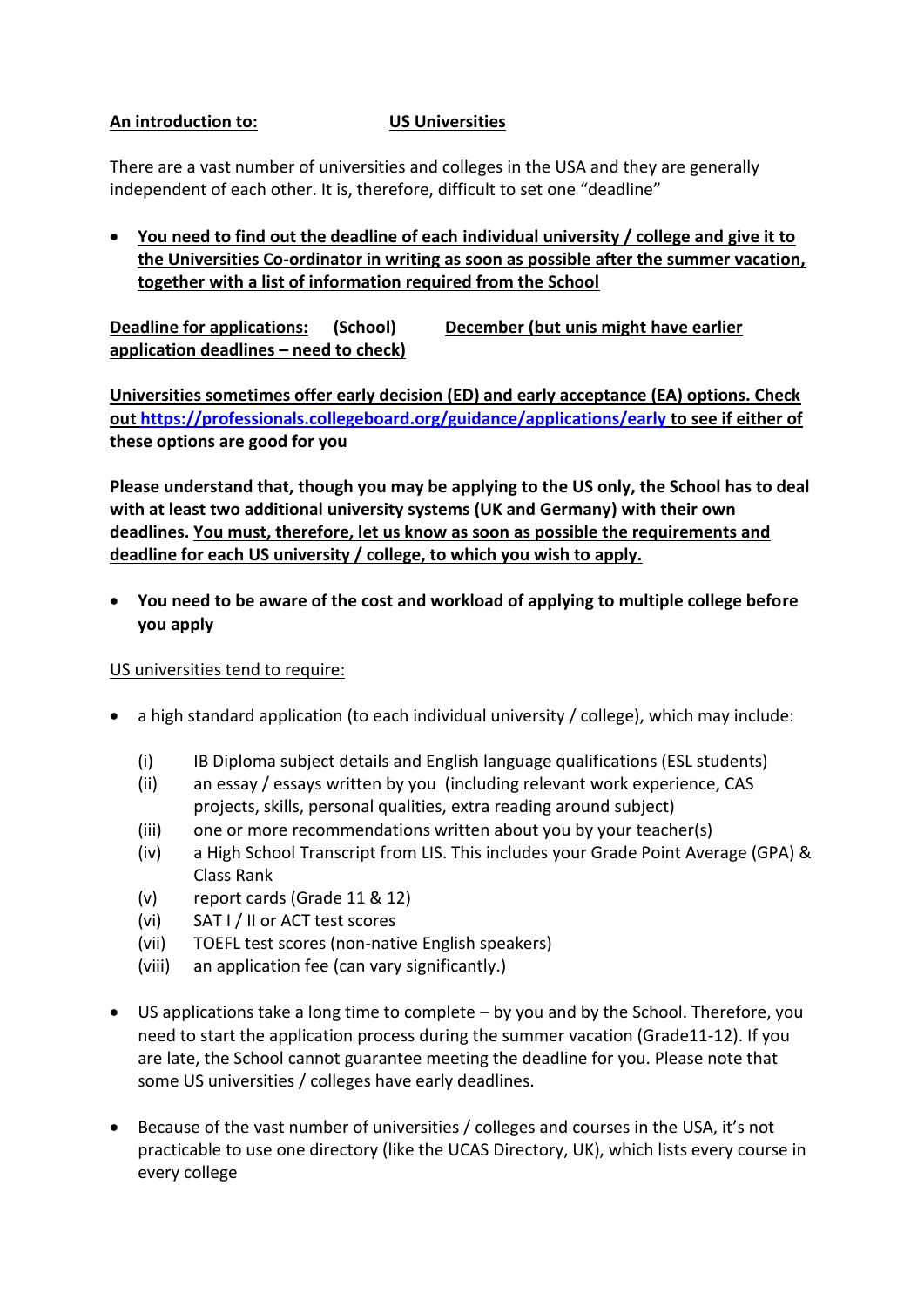- An efficient way to research US universities / colleges is via the website www.collegeboard.com (see example sheets attached)
- It is very important to be realistic. If you are rejected from all your chosen US universities/colleges, it is because you have not researched thoroughly enough and have applied for universities/colleges too far above your academic standard. It is safest to apply to a range of colleges – with different (but realistic!) grade requirements
- Go to website [www.collegeboard.com](http://www.collegeboard.com/) to register taking the SAT I exam. Many universities / colleges require you to submit your results in SAT I. You have to pay to sit this exam and will need a credit card when registering via the website. The exam is normally offered 6 times a year to international students. The nearest test centre to Leipzig is the John F. Kennedy Schule, Berlin. Test days are Saturdays; exams are also possible on Sundays (for students, who cannot attend on Saturday for religious reasons)
- Some universities also require you to take at least one of the SAT II Subject Tests (which are in individual subjects - e.g. Chemistry)
- The ACT is another entrance exam to US universities run by "American College Testing Program" (not "College Board")
- Most colleges require applicants whose native language is not English to take the TOEFL entrance exam in English language
- Study the university website/ prospectus very carefully indeed, taking careful note of the grades required for entrance to each course:
- As long as you are realistic about your academic abilities and study skills and choose wisely, you will find an appropriate course for you in the USA. For example:

### Four Year Program

After 4 years, you will earn a Bachelor of Arts Degree or a Bachelor of Science Degree

# Two Year Program

Community Colleges, Junior Colleges and some Technical Schools offer 2-year programs. After a 2-year program, you will earn an Associate's Degree. At this point you may be qualified for specific professions or you can transfer into a 4-year college program for another 2 years (in order to earn your Bachelor's Degree). Community Colleges are a great alternative route into higher education. Credits can be transferred!

- The "Ivy League" universities (Harvard, Yale etc) may have special requirements, rules and deadlines. Be clear on these by researching thoroughly.
- **PLEASE NOTE! If you are not a US citizen, you will need a VISA. Needless to say, you will need the firm offer of a place at a US university/college before you are granted a visa. My best advice to students who are not US citizens is to make contact with the**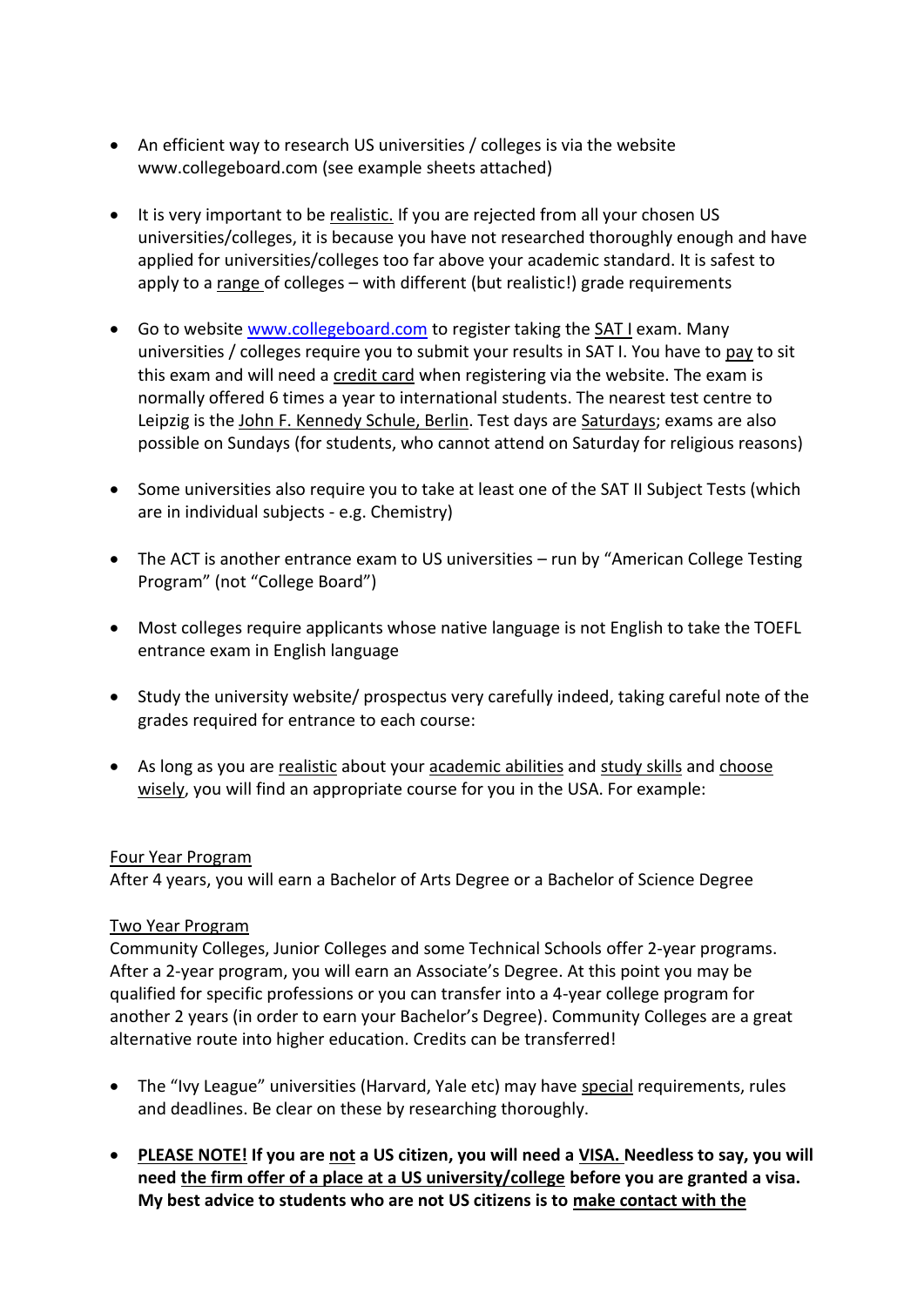**appropriate US Embassy and find out exactly what you need to do and when. If your family is in Germany, contact the US Embassy in Germany via the website: www.usembassy.de. If your family ties are elsewhere, you will need to contact the US Embassy in your country of origin.** 

- **PLEASE NOTE! Financial considerations are paramount when considering study in the USA. University fees alone can be \$30,000 per year; on top of this, money will be needed for accommodation, food, clothes, books, leisure, travel etc. US citizens have a good chance of getting a scholarship, especially when applying within their "home State". US citizens need to research thoroughly about scholarships /sponsorship and address this issue as early as possible.**
- The School has a lot of work to do for US applications (e.g. recommendations, transcripts). You must allow us enough time to get this done, by being early with your applications.
- **By early September 2021, should have your shortlist ready and understand the application requirements of universities**